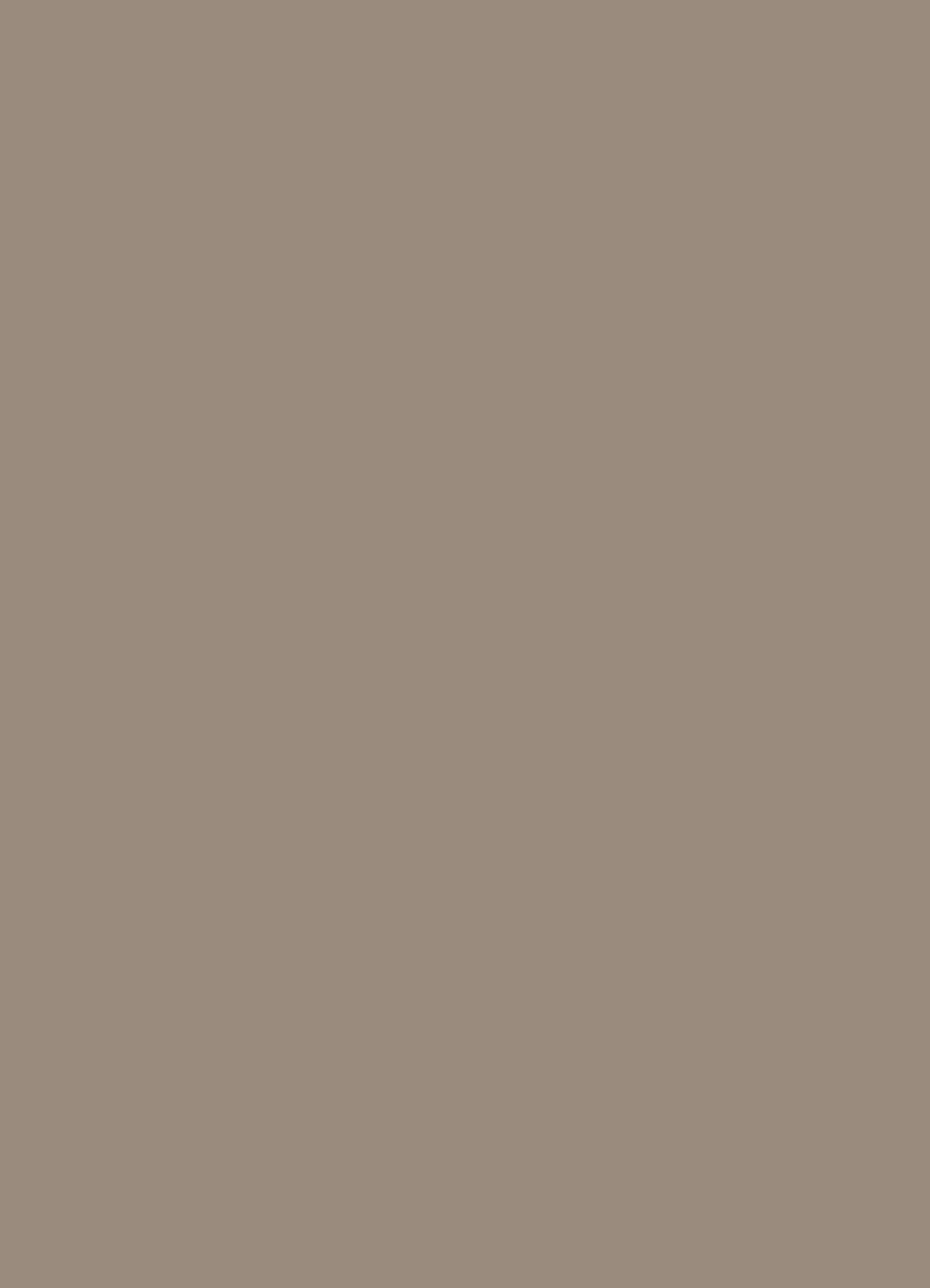# **ELECTIONS BOARD OF DIRECTORS**

**SHAREHOLDER INFORMATION ON THE ELECTIONS TO THE BOARD OF DIRECTORS AT THE ANNUAL GENERAL MEETING 2016**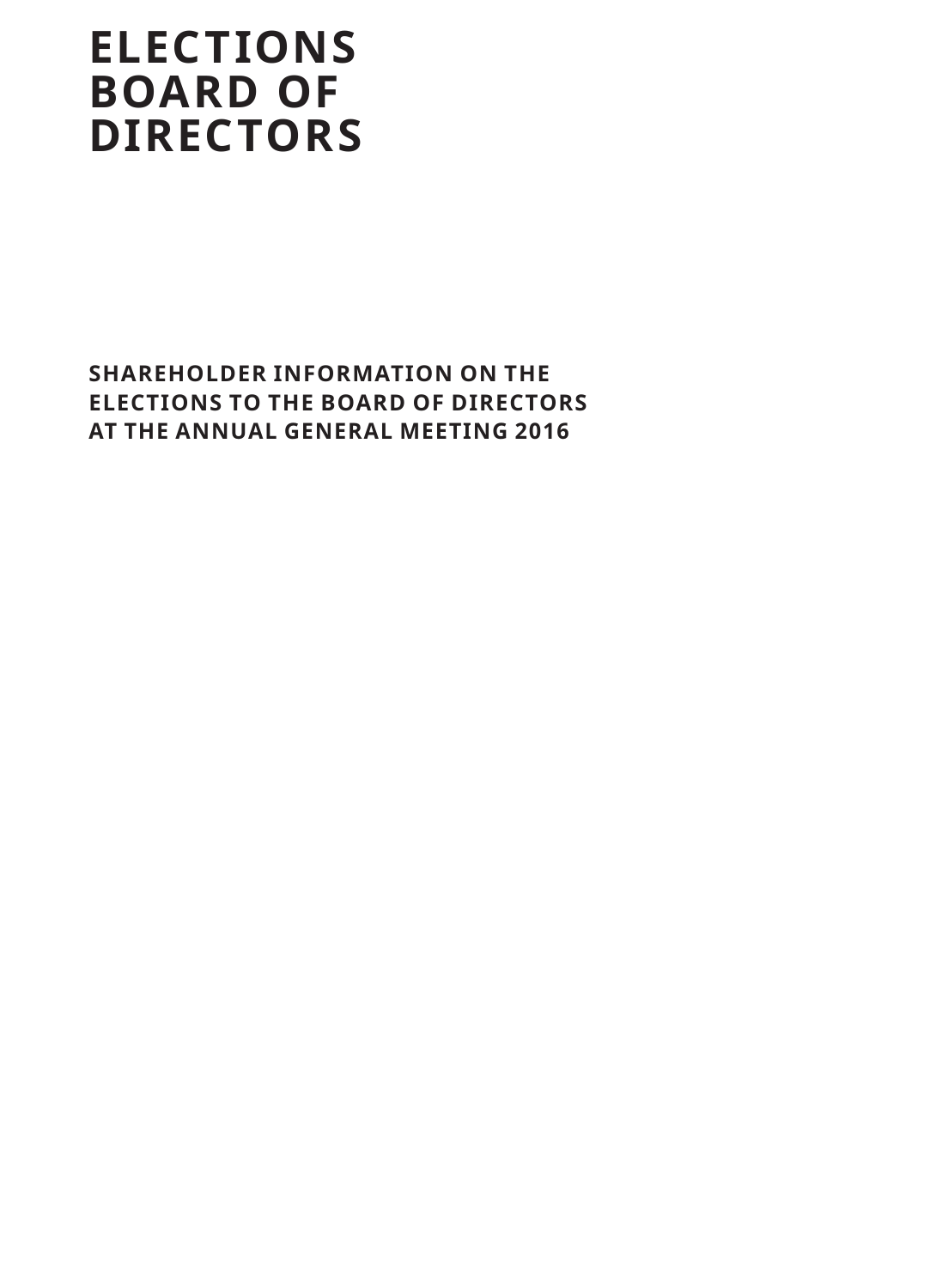## **RE-ELECTIONS**

#### **Beat Hess**



*Beat Hess*

Swiss national born in 1949, Beat Hess is Vice-Chairman of the Board of Directors, a Member of the Strategy & Sustainable Development Committee, and a Member of the Finance & Audit Committee of LafargeHolcim Ltd. He was elected to the Board of Directors of LafargeHolcim Ltd (then "Holcim Ltd") in 2010. He holds a doctorate in law and is admitted to the bar in Switzerland. From 1977 to 2003, he was initially Legal Counsel and subsequently General Counsel for the ABB Group. From 2004 until the end of 2010, he was Legal Director and a Member of the Executive Committee of the Royal Dutch Shell Group, London and The Hague. His other mandates include that he is a Member of the Board of Directors, a Member of the Chairman's and Corporate Governance Committee, and Chairman of the Compensation Committee of Nestlé S.A., Vevey, Switzerland, as well as Vice-Chairman and Member of the Nomination and Compensation Committee of the Board of Directors of Sonova Holding AG, Stäfa, Switzerland.

#### **Bertrand Collomb**

French national born in 1942, Bertrand Collomb is a Member of the Board of Directors and a Member of the Finance & Audit Committee of LafargeHolcim Ltd. He was elected to the Board of Directors of LafargeHolcim Ltd in 2015. A graduate of the École Polytechnique and the École des Mines in Paris, France, he also holds a French law degree and a PhD in Management from the University of Texas, USA. Bertrand Collomb is Honorary Chairman of Lafarge S.A., served as Chairman and Chief Executive Officer of Lafarge S.A. from 1989 to 2003, as Chairman from 2003 to 2007, and as Director until 2012. He joined Lafarge in 1975 and held various positions, including Chief Executive Officer of Lafarge in North America from 1985 to 1988. He founded the Center for Management Research at the École Polytechnique in Paris, France. He is also a founding member of the World Business Council for Sustainable Development (WBCSD), of which he was Chairman from 2004 to 2005. He was a Member of the Board of Directors of Total S.A., Courbevoie, France, of DuPont, Wilmington, Delaware, USA and of ATCO Group, Calgary, Canada until May 2015. His other mandates include that he is Member of the "Institut de France" and was Chairman of the "Académie des sciences morales et politiques."



*Bertrand Collomb*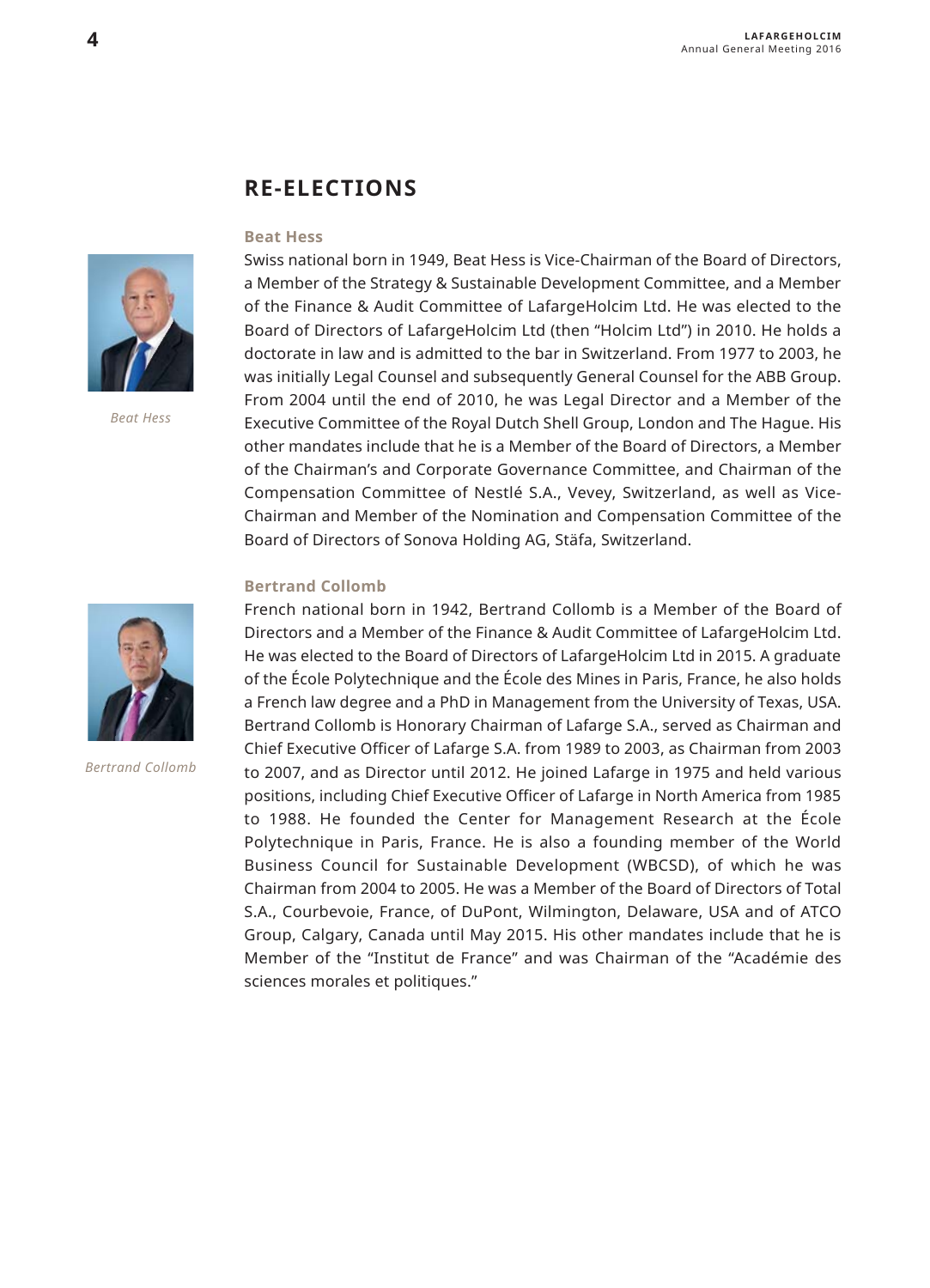#### **Philippe Dauman**

American national born in 1954, Philippe Dauman is a Member of the Board of Directors of LafargeHolcim Ltd. He was elected to the Board of Directors of LafargeHolcim Ltd in 2015. Philippe Dauman received his college degree from Yale University and his law degree from Columbia University School of Law. Philippe Dauman was a Member of the Board of Directors of Lafarge S.A. from 2007 to 2015 and was also Chairman of the Strategy, Investment and Sustainable Development Committee and a Member of the Corporate Governance and Nominations Committee of Lafarge S.A. until 2015. He is Member of the Board of Directors, President, and Chief Executive Officer of Viacom, New York, USA, He began his career working for the New York law firm Shearman & Sterling, where he became partner. He was General Counsel and Secretary of the Board of Directors of Viacom from 1993 to 1998. Executive Vice President from 1995 to 2000, and Deputy Chairman of the Board of Directors from 1996 to 2000. He was a Member of the Board of Lafarge North America from 1997 to 2006. In 2000, he became loint Chairman of the Board of Directors and Chief Executive Officer of DND Capital Partners LLC, New York NY, USA. His other mandates include that Philippe Dauman is a Member of the Board of National Amusements, Dedham, MA, USA, Member of the Board of Directors of the National Cable & Telecommunications Association, Washington, D.C., USA, Member of the Executive Committee of Lenox Hill Hospital, New York NY, USA, Member of the Dean's Council at Columbia Law School, New York NY, USA, Member of the Business Roundtable, Washington, D.C., USA, Co-Chairman of the Partnership for New York, New York NY, USA, Member of the Board of Directors of the Kipp Foundation, San Francisco CA, USA, and Member of the Paley Media Council, New York NY, USA.

### Paul Desmarais, Jr.

Canadian national born in 1954, Paul Desmarais, Jr. is a Member of the Board of Directors and Chairman of the Nomination & Compensation Committee of LafargeHolcim Ltd. He was elected to the Board of Directors of LafargeHolcim in 2015. He holds a Bachelor of Commerce from McGill University, Montréal, Canada, and an MBA from the European Institute of Business Administration (INSEAD), Paris, France. He was a Member of the Board of Directors of Lafarge S.A. from 2008 to 2015 and was also a Member of its Strategy, Investment and Sustainable Development Committee until 2015. Paul Desmarais, Jr. is Chairman and Co-Chief Executive Officer of Power Corporation of Canada and Executive Co-Chairman of Power Financial Corporation, both located in Montréal, Canada. He joined Power Corporation in 1981 and assumed the position of Vice-President the following year. In 1984, he led the creation of Power Financial to consolidate Power



Philippe Dauman



Paul Desmarais, Ir.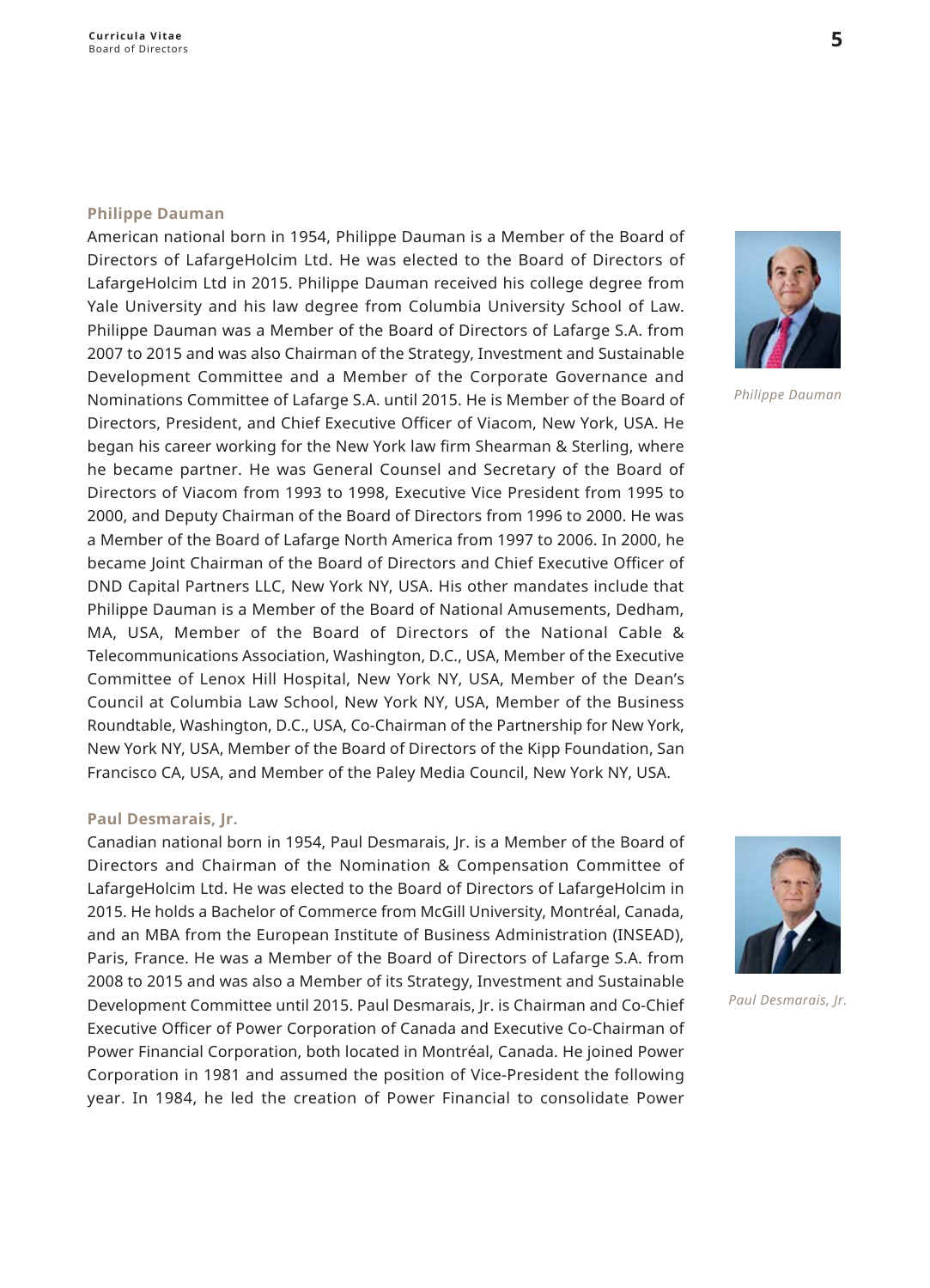Corporation's major financial holdings, as well as Pargesa Holding SA, Geneva, Switzerland, under a single corporate entity. Paul Desmarais, Jr. served as Vice-President of Power Financial from 1984 to 1986, as President and Chief Operating Officer from 1986 to 1989, as Executive Vice-Chairman from 1989 to 1990, as Executive Chairman from 1990 to 2005, as Chairman of the Executive Committee from 2006 to 2008 and as Executive Co-Chairman from 2008 until today. He also served as Vice-Chairman of Power Corporation from 1991 to 1996. He was named Chairman and Co-CEO of Power Corporation in 1996. From 1982 to 1990, he was a member of the Management Committee of Pargesa Holding SA and in 1991, Executive Vice Chairman and then Executive Chairman of the Management Committee. In 2003, he was appointed Co-Chief Executive Officer and in 2013 named Chairman of the Board. His other mandates include sitting on the Board of Directors of several Power group companies, including Power Corporation of Canada, Power Financial Corporation, Great-West Lifeco Inc., Winnipeg, Canada, and its major subsidiaries, IGM Financial Inc., Winnipeg, Canada, and its major subsidiaries, and several companies within the Pargesa Group, including Pargesa Holding SA, Geneva, Switzerland, Groupe Bruxelles Lambert, Brussels, Belgium, Total SA, Paris, France, and SGS SA, Geneva, Switzerland.

#### **Oscar Fanjul**

Spanish national born in 1949, Oscar Fanjul is a Member of the Board of Directors and a Member of the Strategy & Sustainable Development and of the Nomination, Compensation and Governance Committees of LafargeHolcim Ltd. He was elected to the Board of Directors of LafargeHolcim Ltd in 2015. Oscar Fanjul holds a PhD in Economics. He is also Independent Director and Vice-Chairman of the Board of Directors of Lafarge S.A., chairs its Corporate Governance and Nominations Committee and its Remunerations Committee, and is a Member of the Audit Committee and the Strategy, Investment and Sustainable Development Committee of Lafarge S.A. He was elected to the Board of Directors of Lafarge S.A. in 2005. He began his career working for the industrial holding INI, Madrid, Spain. He was Chairman founder and CEO of Repsol, S.A., Madrid, Spain. He has also been Chairman of Hidroeléctrica del Cantábrico, S.A., Oviedo, Spain and of Deoleo S.A., Madrid, Spain. Oscar Fanjul is Vice Chairman of Omega Capital, Madrid, Spain and his other mandates include that he is a Member of the Boards of Marsh & McLennan Companies, New York NY, USA, Acerinox S.A., Madrid, Spain, and Ferrovial S.A., Madrid, Spain. He has also been a board member of the London Stock Exchange, Unilever, London/Rotterdam, UK/Netherlands, and Areva, Courbevoie, France.



*Oscar Fanjul*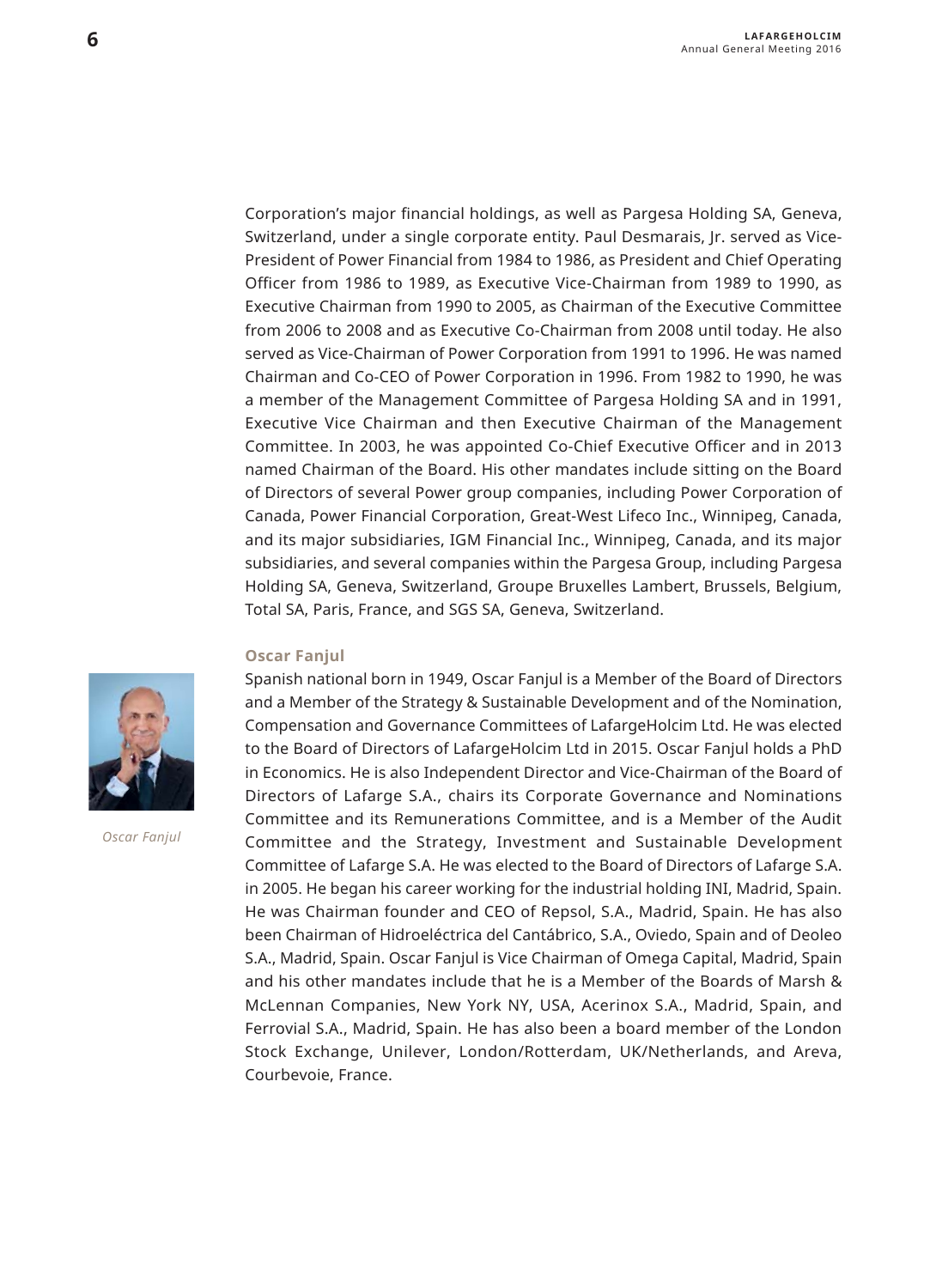#### **Alexander Gut**

Dual British and Swiss national born in 1963, Alexander Gut is a Member of the Board of Directors and Chairman of the Finance & Audit Committee of LafargeHolcim Ltd. He was elected to the Board of Directors of LafargeHolcim Ltd (then "Holcim Ltd") in 2011. He holds a doctorate in Business Administration (Dr. oec, publ.) from the University of Zurich and is a Swiss Certified Accountant. He was Chairman of the Audit Committee of Holcim Ltd from 2013 to 2015. From 1991 to 2001, he was with KPMG in Zurich and London, and from 2001 to 2003, he was with Ernst & Young in Zurich, where he was promoted to partner in 2002. From 2003 to 2007, he was a partner with KPMG in Zurich, where he was promoted to the Executive Committee of KPMG Switzerland in 2005. Alexander Gut is the founder and managing partner of Gut Corporate Finance AG, an independent corporate finance advisory firm in Zurich. He is a Member of the Board of Directors and Chairman of the Nomination and Compensation Committee and a Member of the Audit Committee of Adecco S.A., Cheserex, Switzerland. He is also a Member of the Board of Directors of SIHAG Swiss Industrial Holding Ltd.

*Alexander Gut*

#### **Bruno Lafont**

French national born in 1956, Bruno Lafont is Co-Chairman of the Board of Directors of LafargeHolcim Ltd. He was elected to the Board of Directors of LafargeHolcim Ltd in 2015. He is a graduate of the Hautes Études Commerciales Business School (HEC Paris) and École Nationale d'Administration (ENA Paris). He was elected to the Board of Lafarge S.A. in 2005, became Chief Executive Officer in 2006, and served as Chairman of the Board of Directors and Chief Executive Officer of Lafarge S.A. from 2007 to 2015 and is therefore considered nonindependent according to the definition of the Swiss Code of Best Practice for Corporate Governance. Bruno Lafont is Honorary Chairman of Lafarge S.A. He joined Lafarge in 1983 and subsequently held various positions in finance and international operations. In 1995, he was appointed Group Executive Vice President, Finance; in 1998, President of the Gypsum Division; and in 2003, Chief Operating Officer. Bruno Lafont is a director of EDF, France, and ArcelorMittal, Luxemburg. He is a Member of the Executive Committee of the World Business Council for Sustainable Development (WBCSD), where he co-chairs the Energy Efficiency in Buildings project. He also chairs the Energy and Climate Change working group of the European Round Table of Industrialists (ERT) and the Sustainable Development Commission of MEDEF (French Business Confederation) and is a Board Member of AFEP (French Large Companies Association). He is special adviser to the mayor of Chongqing, China.



*Bruno Lafont*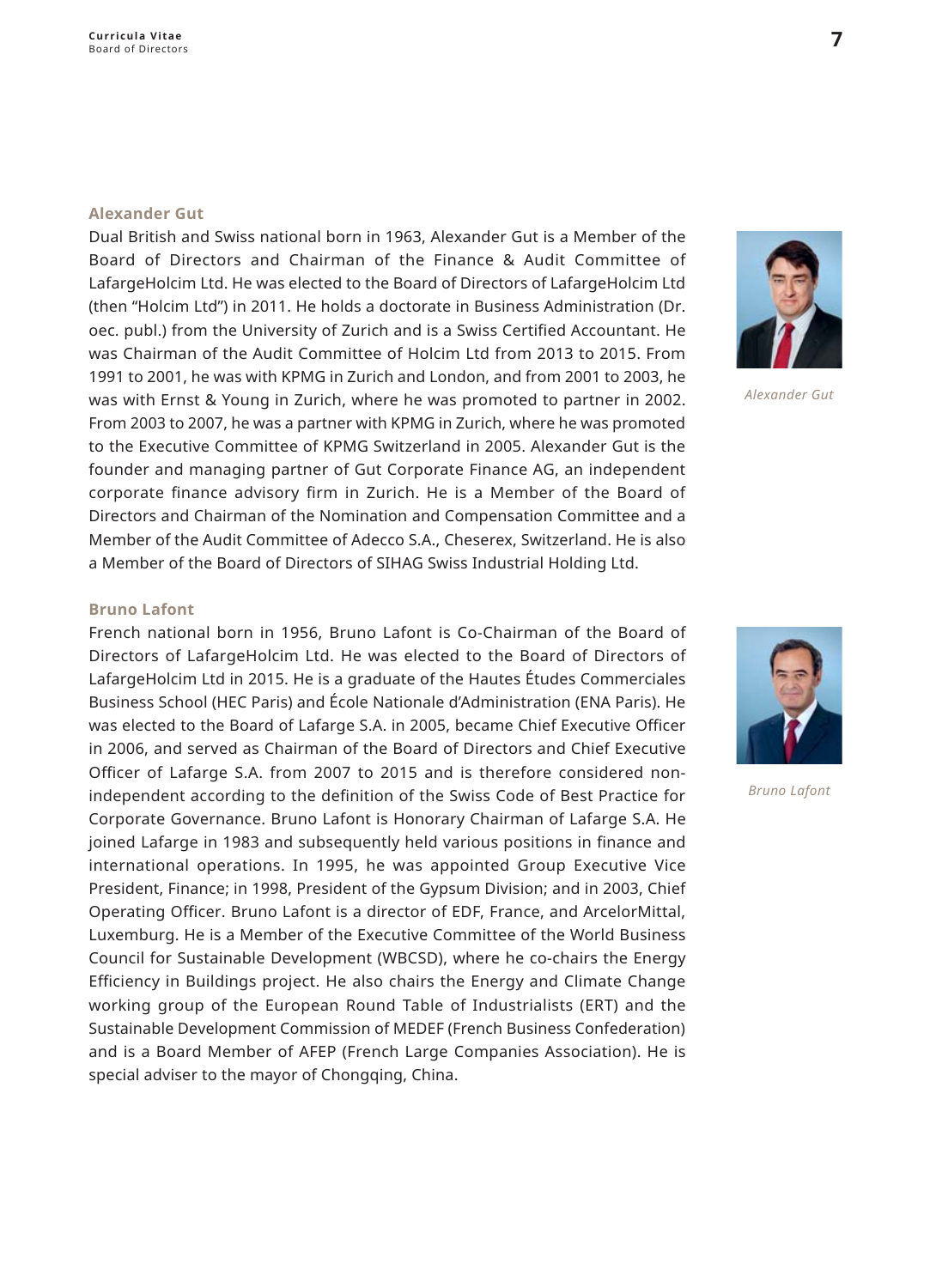

*Gérard Lamarche*

#### **Gérard Lamarche**

Belgian national born in 1961, Gérard Lamarche is a Member of the Board of Directors, Member of the Finance & Audit Committee, and Member of the Strategy & Sustainable Development Committee of LafargeHolcim Ltd. He was elected to the Board of Directors of LafargeHolcim Ltd in 2015. He holds a Bachelor of Economics from the University of Louvain-la-Neuve, Belgium, with specialization in Business Administration and Management. He also completed the Advanced Management Program for Suez Group Executives at INSEAD Business School, Fontainebleau, France and took part in the 1998-1999 Wharton International Forum, Global Leadership Series. He has been a Member of the Board of Directors of Lafarge S.A. since 2012 and also a Member of the Audit Committee and is a Member of the Strategy, Investment and Sustainable Development Committee. Gérard Lamarche is Managing Director of Groupe Bruxelles Lambert SA, Brussels, Belgium. He began his career in 1983 with Deloitte Haskins & Sells, Brussels, Belgium, and became a M&A consultant in the Netherlands in 1987. In 1988, he joined Société Générale de Belgique, Brussels, Belgium as Investment Manager, became Controller in 1989, and Advisor to the Director of Strategic Planning in 1992. From 1995 to 1997, he was the Secretary of the Executive Committee of Suez, Paris, France, and was later appointed Senior Vice President in charge of Planning, Control and Accounting. In 2000, he joined NALCO (US subsidiary of the Suez Group based in Naperville Il, USA) as Member of the Board, Senior Executive Vice President, and CFO. He was appointed CFO of the Suez Group in 2003. Gérard Lamarche is Director of Legrand, Limoges, France, of Total SA, Paris, France, and of SGS, Geneva, Switzerland.

#### **Adrian Loader**

British national born in 1948. Adrian Loader is a Member of the Board of Directors and a Member of the Nomination, Compensation & Governance Committee of LafargeHolcim Ltd. He was elected to the Board of Directors of LafargeHolcim Ltd (then "Holcim Ltd") in 2006. Adrian Loader holds an Honours Degree in History from Cambridge University and is a fellow of the Chartered Institute of Personnel and Development. He was Chairman of the Nomination & Compensation Committee of Holcim Ltd from 2014 to 2015. He began his professional career at Bowater in 1969 and joined Shell the following year. Until 1998, he held various management positions in Latin America, Asia, and Europe and at the corporate level. In 1998, he was appointed President of Shell Europe Oil Products and in 2004 became Director for strategic planning, sustainable development, and external affairs for the Shell Group. In 2005 he became Director of the Strategy and Business Development Directorate of Royal Dutch Shell, Den Haag, Netherlands; he became President and CEO of Shell Canada in 2007 and retired from Shell at the end of the year. In January 2008, he joined the Board of Directors of Candax Energy Inc., Toronto, Canada and was Chairman until June 2010. He



*Adrian Loader*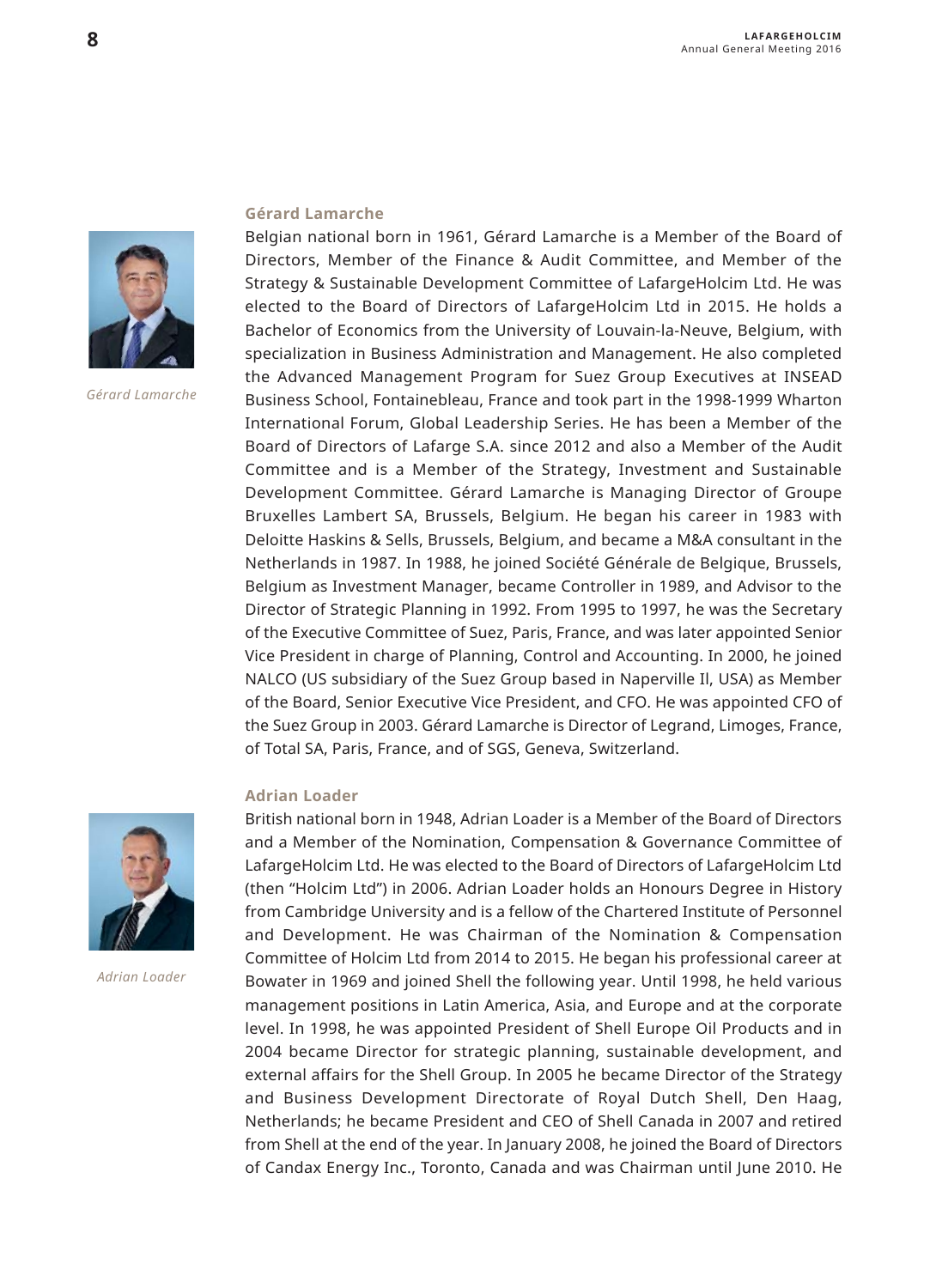then served as Chairman of Compton Petroleum, Calgary, Canada until August 2012. His other mandates include serving as Chairman of the Board of Directors of Oracle Coalfields PLC, London, United Kingdom, as a Member of the Board of Directors of Sherritt International Corporation, Toronto, Canada; and as a Member of the Board of Alderon Iron Ore, Montreal, Canada.

#### **Nassef Sawiris**

Egyptian national born in 1961, Nassef Sawiris is Member of the Board of Directors and Member of the Strategy & Sustainable Development Committee of LafargeHolcim Ltd. He was elected to the Board of Directors of LafargeHolcim Ltd in 2015. He holds a Bachelor of Economics from the University of Chicago. Nassef Sawiris was a Member of the Board of Directors of Lafarge S.A. from 2008 to 2015 and was a Member of the Corporate Governance and Nominations Committee, Member of the Remunerations Committee and Member of the Strategy, Investment and Sustainable Development Committee of Lafarge S.A. until 2015. Nassef Sawiris is the Chief Executive Officer of OCI N.V. He joined the Orascom Group in 1982, became the Chief Executive Officer of OCI N.V.'s predecessor, Orascom Construction Industries (OCI S.A.E.), in 1998 and was also appointed Chairman of OCI S.A.E. in 2009. He was appointed Chairman of Orascom Construction Limited in 2015. Nassef Sawiris is a Member of the Cleveland Clinic's International Leadership Board Executive Committee since 2011, and in 2013 he became a Member of the University of Chicago's Board of Trustees. Nassef Sawiris has also previously served on the Boards of the Eqyptian Stock Exchange and NASDAQ Dubai. His other mandates include that he is a Member of the Board of BESIX Group, Brussels, Belgium, and of OCI Partners LP, Delaware, USA.

#### **Thomas Schmidheiny**

Swiss national born in 1945, Thomas Schmidheiny is a Member of the Board of Directors of LafargeHolcim Ltd. He was elected to the Board of Directors of LafargeHolcim Ltd (then "Holderbank Financière Glaris Ltd", later "Holcim Ltd") in 1978. He studied mechanical engineering at the ETH Zurich and complemented his studies with an MBA from the IMD Lausanne in 1972. In 1999, he was awarded an honorary doctorate for his services in the field of sustainable development from Tufts University, Massachusetts. He began his career in 1970 as Technical Director with Cementos Apasco and in 1976 was appointed to the Executive Committee of Holcim Ltd. where he held the office of Chairman from 1978 until 2001. He was Chairman of the Board of Directors of Holcim Ltd from 1984 until 2003 and a Member of the Nomination & Compensation Committee of Holcim Ltd until 2015. His other mandates include that he is a Chairman of the Board of Directors of Spectrum Value Management Ltd and of Schweizerische Cement- Industrie-Aktiengesellschaft, both in Rapperswil-Jona, Switzerland and a Member of the Board of Abraaj Holdings, Dubai, United Arab Emirates.



*Nassef Sawiris*



*Thomas Schmidheiny*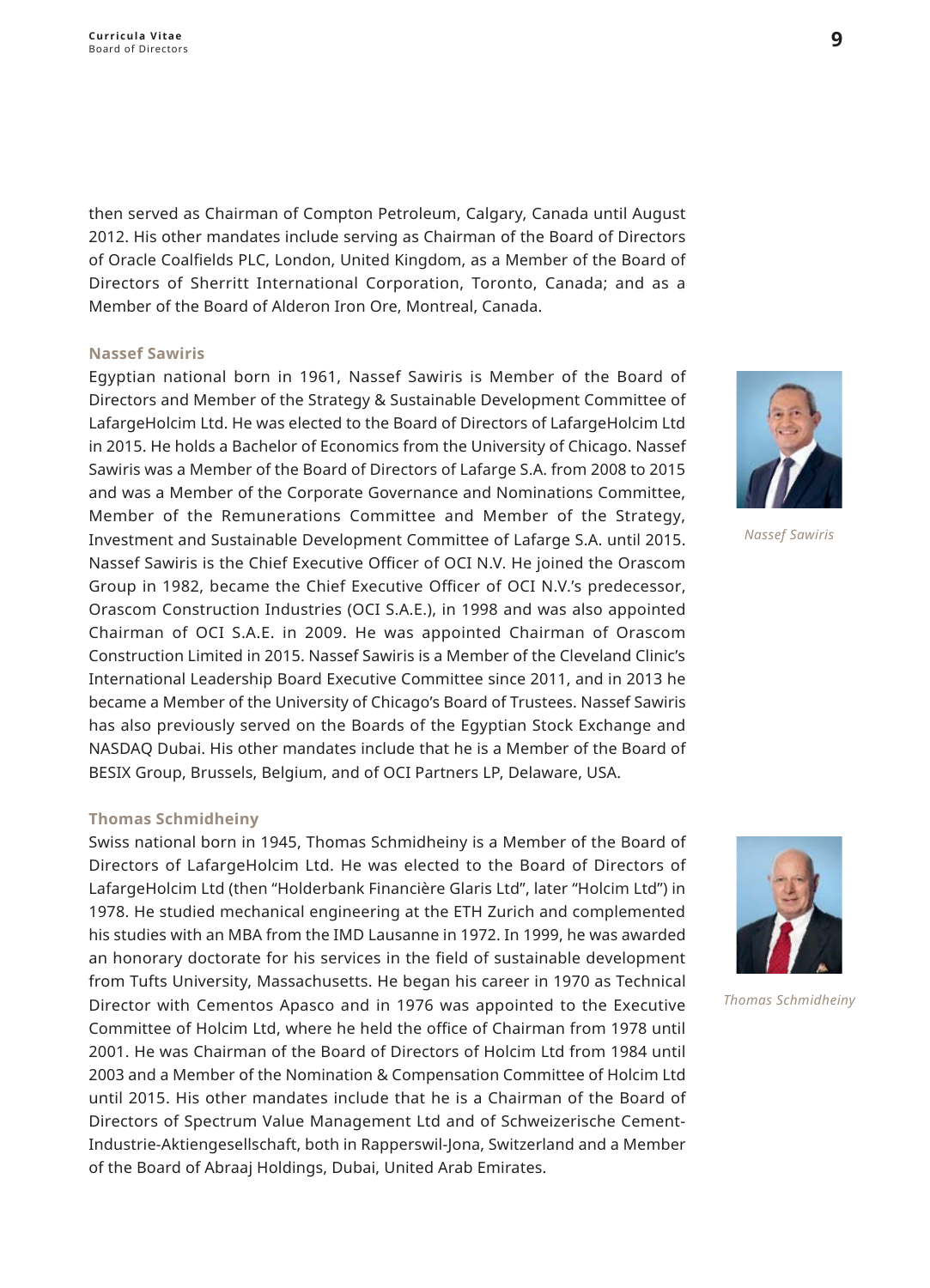

*Hanne Birgitte Breinbjerg Sørensen*



*Dieter Spälti*

#### **Hanne Birgitte Breinbjerg Sørensen**

Danish national born in 1965, Hanne Birgitte Breinbjerg Sørensen is a Member of the Board of Directors of LafargeHolcim Ltd. She was elected to the Board of Directors of LafargeHolcim Ltd (then "Holcim Ltd") in 2013. Hanne Birgitte Breinbjerg Sørensen holds an MSc in Business Economy from the University of Aarhus. She was a Member of the Nomination & Compensation Committee of Holcim Ltd from 2014 to 2015. Until the end of 2013 she was the Chief Executive Officer of Maersk Tankers, Copenhagen and has been Chief Executive Officer of Damco, The Haque, Netherlands, another company of the A.P. Møller-Maersk Group, Copenhagen, Denmark, since 2014.

#### **Dieter Spälti**

Swiss national born in 1961, Dieter Spälti is a Member of the Board of Directors, the Chairman of the Strategy & Sustainable Development Committee, and Member of the Finance & Audit Committee of LafargeHolcim Ltd. He was elected to the Board of Directors of LafargeHolcim Ltd (then "Holcim Ltd") in 2003. He studied law at the University of Zurich, Switzerland, where he obtained a doctorate in 1989. He was a Member of the Audit Committee from 2010 to 2015 and of the Governance & Strategy Committee of Holcim Ltd from 2013 to 2015. Dieter Spälti began his professional career as a Credit Officer with Bank of New York in New York NY, USA, before taking up an appointment as Chief Financial Officer of Tyrolit (Swarovski Group), based in Innsbruck, Austria and Zurich, Switzerland in 1991. From 1993 until 2001, he was with McKinsey & Company, ultimately as a partner, and was involved in numerous projects with industrial, financial, and technology firms in Europe, the USA, and Southeast Asia. In October 2002, he joined Rapperswil-Jona, Switzerland-based Spectrum Value Management Ltd as a partner; the firm administers the industrial and private investments of the family of Thomas Schmidheiny. Since 2006, he has been Chief Executive Officer and Member of the Board of Directors of Spectrum Value Management Ltd. His other mandates include a membership in the Board of Directors of Schweizerische Cement-Industrie-Aktiengesellschaft, Rapperswil-Jona, Switzerland and a membership of the Board of Directors of Rieter Holding AG, Winterthur, Switzerland.